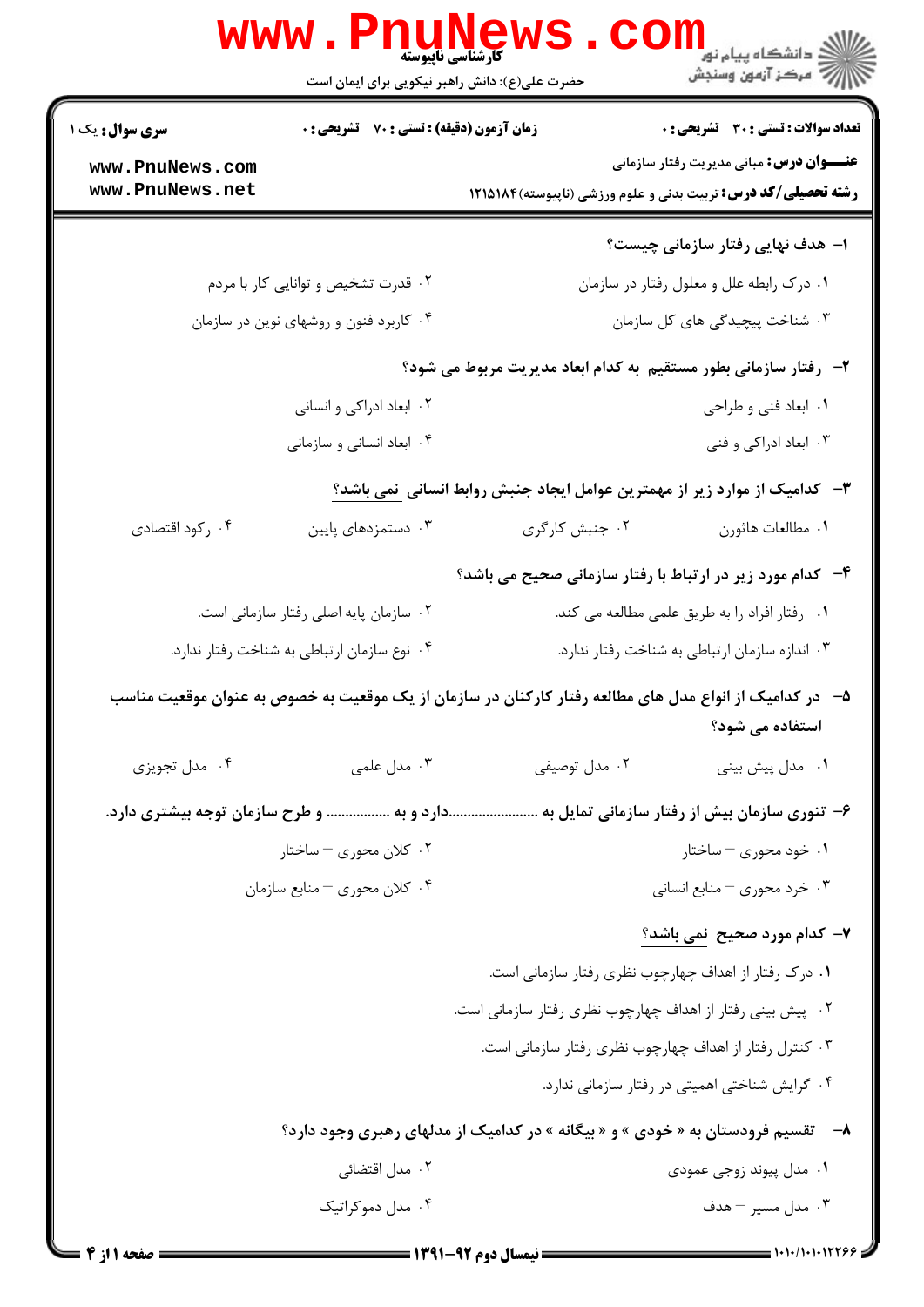|                                                                                                 | <b>کارشناسی ناپیوسته</b><br>حضرت علی(ع): دانش راهبر نیکویی برای ایمان است |                                                                                                                         | ڪ دانشڪاه پيا <sub>م</sub> نور<br><mark>√</mark> مرڪز آزمون وسنڊش |  |  |  |
|-------------------------------------------------------------------------------------------------|---------------------------------------------------------------------------|-------------------------------------------------------------------------------------------------------------------------|-------------------------------------------------------------------|--|--|--|
| <b>سری سوال : ۱ یک</b>                                                                          | زمان آزمون (دقیقه) : تستی : 70 گشریحی : 0                                 |                                                                                                                         | تعداد سوالات : تستي : 30 ٪ تشريحي : 0                             |  |  |  |
| www.PnuNews.com<br>www.PnuNews.net                                                              |                                                                           | <b>رشته تحصیلی/کد درس:</b> تربیت بدنی و علوم ورزشی (ناپیوسته)۱۲۱۵۱۸۴                                                    | <b>عنـــوان درس:</b> مبانی مدیریت رفتار سازمانی                   |  |  |  |
| ۹- کدامیک از موارد زیر در سبک مدیریت بلیک و موتون، نشانگر مدیریت باشگاهی می باشد؟               |                                                                           |                                                                                                                         |                                                                   |  |  |  |
| $(1, 9)$ . ( $P$ و $( )$                                                                        | $(9, 1)$ . ۳                                                              | ۰۲ (۵و۵)                                                                                                                | $(19)$ .                                                          |  |  |  |
|                                                                                                 |                                                                           | <b>۰۱- کدام مورد از ویژگی های تئوری رهبری «Z» نمی باشد؟</b>                                                             |                                                                   |  |  |  |
| ۰۴ وظیفه مدار                                                                                   | ۰۳ مشارکتی                                                                | ۰۲ تولید – مدار                                                                                                         | ۱. آمرانه                                                         |  |  |  |
|                                                                                                 | هدایت می شود و هدفها نسبت به فرد جنبه  دارند.                             |                                                                                                                         | 1۱– رفتار فرد به وسیله .                                          |  |  |  |
| ۰۴ نیازها - خارجی                                                                               | ۰۳ نیازها – داخلی                                                         | ۰۲ انگیزه ها – داخلی                                                                                                    | ۰۱ انگیزه ها - خارجی                                              |  |  |  |
|                                                                                                 |                                                                           | <b>۱۲</b> - کدامیک از تئوری های زیر با فرایند « بلوغ آرجریس » سازگارتر است؟                                             |                                                                   |  |  |  |
| ۰۴ دوعاملی هرزبرگ                                                                               | ERG   . ۳ آلدرفر                                                          | ۰۲ فیزیولوژیکی مازلو                                                                                                    | ۰۱ مک گريگور                                                      |  |  |  |
|                                                                                                 |                                                                           |                                                                                                                         | ۱۳- کدام مورد صحیح نمی باشد؟                                      |  |  |  |
|                                                                                                 |                                                                           | ۰۱ نقش مهم تئوری اسناد در ارتباط با فرایندهای شناختی است.                                                               |                                                                   |  |  |  |
|                                                                                                 |                                                                           |                                                                                                                         | ۰۲ تئوری اسناد یک تئوری انگیزش فردی است.                          |  |  |  |
|                                                                                                 |                                                                           | ۰۳ مدل پورتر – لاولر بیشتر بر پایه نظریه انتظار بنا شده است.                                                            |                                                                   |  |  |  |
|                                                                                                 |                                                                           | ۰۴ پورتر و لاولر معتقدند انگیزش با رضایت و عملکرد برابر نیست.                                                           |                                                                   |  |  |  |
|                                                                                                 |                                                                           | ۱۴- درجه اهمیت شغل برای دیگران مربوط به کدام گزینه است ؟                                                                |                                                                   |  |  |  |
| ۰۴ استقلال                                                                                      | ۰۳ مفهوم کار                                                              | ۰۲ هويت کار                                                                                                             | ۰۱ تنوع مهارت                                                     |  |  |  |
|                                                                                                 |                                                                           | ۱۵– کدامیک از نظریه پردازان تئوریهای انتظار، انگیزش کار را چیزی بیش از لذت جویی شناختی نمی داند؟                        |                                                                   |  |  |  |
| ۰۴ مک گریگور                                                                                    | ۰۳ ادوین لاک                                                              | ٢. لاتهايم                                                                                                              | ۰۱ تیلور                                                          |  |  |  |
| ۱۶- ریاست کارخانه « ولوو » جهت کاهش جابجایی نیروی انسانی و غیبت کارکنان کدام مورد را انجام داد؟ |                                                                           |                                                                                                                         |                                                                   |  |  |  |
|                                                                                                 | ۰۲ پاداش های مالی را افزایش داد.                                          |                                                                                                                         | ۰۱ ارزش های غالب جامعه را ارج نهاد.                               |  |  |  |
|                                                                                                 | ۰۴ مهارت ها را افزایش داد.                                                |                                                                                                                         | ۰۳ نیازهای فیزیولوژیکی را برطرف نمود.                             |  |  |  |
|                                                                                                 |                                                                           | <b>۱۷</b> - در این مرحله از فرایند ارتباطات ، اندیشه در قالب نمودارها، واژه ها و یا دیگر نمادهای انتقال پیام در می آید؟ |                                                                   |  |  |  |
| ۰۴ دریافت                                                                                       | ۰۳ به رمز درآوردن                                                         | ۰۲ بازخورد                                                                                                              | ۰۱ رمزگشایی                                                       |  |  |  |
| <b>۱۸</b> - در کدامیک از انواع شبکه های ارتباطی عضو مرکزی وجود ندارد و روابط متقابل می باشد؟    |                                                                           |                                                                                                                         |                                                                   |  |  |  |
| ۰۴ ب و ج $\cdot$                                                                                | ۰ <sup>۳</sup> الگوی چرخی                                                 | ۰۲ الگوی حلقه ای                                                                                                        | ۰۱ الگویY .                                                       |  |  |  |
|                                                                                                 |                                                                           |                                                                                                                         |                                                                   |  |  |  |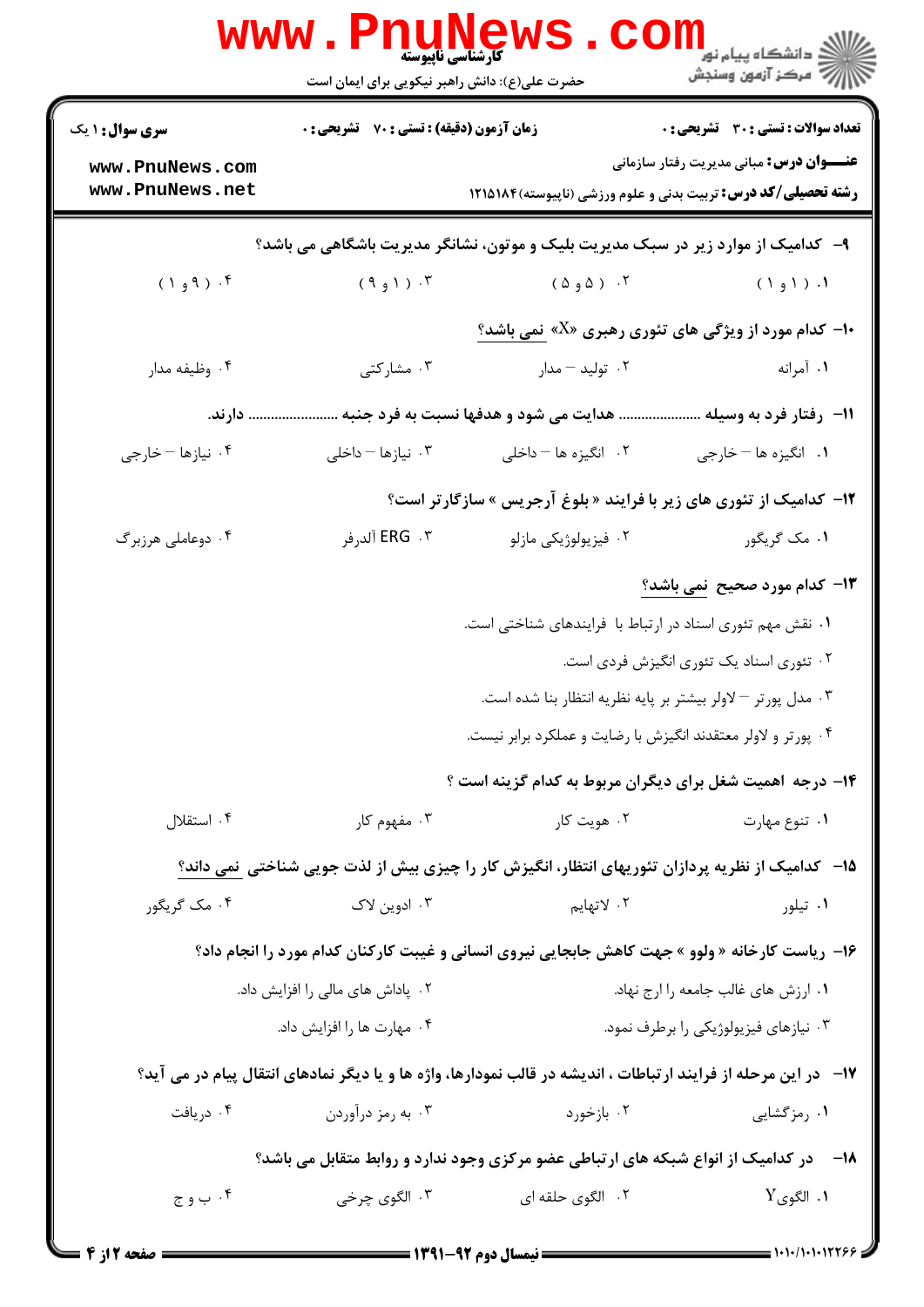|                                                                                                  | WWW . FIII<br>كارشناسي ناپيوسته<br>حضرت علی(ع): دانش راهبر نیکویی برای ایمان است                   |                                                                                                              | ≦ دانشڪاه پيام نور<br>7- مرڪز آزمون وسنڊش        |  |
|--------------------------------------------------------------------------------------------------|----------------------------------------------------------------------------------------------------|--------------------------------------------------------------------------------------------------------------|--------------------------------------------------|--|
| <b>سری سوال :</b> ۱ یک                                                                           | <b>تعداد سوالات : تستی : 30 ٪ تشریحی : 0</b><br><b>زمان آزمون (دقیقه) : تستی : 70 ٪ تشریحی : 0</b> |                                                                                                              |                                                  |  |
| www.PnuNews.com<br>www.PnuNews.net                                                               |                                                                                                    | <b>رشته تحصیلی/کد درس:</b> تربیت بدنی و علوم ورزشی (ناپیوسته) ۱۲۱۵۱۸۴                                        | <b>عنــــوان درس:</b> مبانی مدیریت رفتار سازمانی |  |
| ۱۹- داین تعارض زمانی رخ می دهد که فرد می خواهد به هدف برسد و در همان حال می خواهد از هدف بگریزد. |                                                                                                    |                                                                                                              |                                                  |  |
| ۰۴ ابهام نقش                                                                                     | ۰۳ خواست – ناخواست                                                                                 | ۰۲ ناخواست – ناخواست                                                                                         | ٠١. خواست – خواست                                |  |
|                                                                                                  |                                                                                                    |                                                                                                              | ۲۰– مراحل (GAS) کدامند؟                          |  |
|                                                                                                  | ۰۲ بیماری، تحلیل رفتن، مرگ                                                                         |                                                                                                              | ٠١. اعلام خطر، مقاومت، تحليل رفتن                |  |
|                                                                                                  | ۰۴ مقاومت، تحليل رفتن، بيماري                                                                      |                                                                                                              | ۰۳ مقاومت، تحلیل رفتن، مرگ                       |  |
|                                                                                                  |                                                                                                    |                                                                                                              | <b>٢١</b> - كدام مورد صحيح است ؟                 |  |
|                                                                                                  |                                                                                                    | ۰۱   به زبان TA بها دادن های مختلف در اقوام مختلف تفاوتی ندارد.                                              |                                                  |  |
|                                                                                                  |                                                                                                    | ۰۲ متخصصان TA معتقدند که فقط برخی از افراد نیاز به بهادادن دارند.                                            |                                                  |  |
|                                                                                                  |                                                                                                    | ۰۳ مفهوم بهادادن های $\rm{TA}$ هیچ قرابتی با مفهوم تقویت یادگیری ندارد.                                      |                                                  |  |
|                                                                                                  |                                                                                                    | ۰۴ اگر افراد بهادادن مثبت را دریافت نکنند در پی منفی آن می روند.                                             |                                                  |  |
|                                                                                                  |                                                                                                    | <b>۲۲</b> - آمدل « پنجره جوهری» برای تحلیل پویایی های رفتار بین افراد در چه موردی مفید می باشد؟              |                                                  |  |
|                                                                                                  | ۰۲ بهادادن به همه مردم                                                                             |                                                                                                              | ۰۱ تحلیل عملکرد کلی کارکنان                      |  |
|                                                                                                  | ۰۴ تحلیل تعارض بین افراد                                                                           |                                                                                                              | ۰۳ یوشاندن خطاهای افراد                          |  |
|                                                                                                  |                                                                                                    | <b>۲۳</b> - هر قدر تنوع اهداف، اولویت ها و کارکنان در گروه های بهم وابسته بیشتر باشد تعارض چه تغییری می کند؟ |                                                  |  |
| ۰۴ در نوسان است.                                                                                 | ۰۳ تغییری نمی کند.                                                                                 | ۰۲ کمتر می شود.                                                                                              | ۰۱ بیشتر می شود.                                 |  |
|                                                                                                  |                                                                                                    | ۲۴- در کدام مرحله از فرایند خلاق فرد اغلب در نیمه هشیار در آتلاش ترتیب دادن حقایق در یک طرح جدید است؟        |                                                  |  |
| ۰۴ تنویر فکر                                                                                     | ۰۳ رسیدگی و کاربرد                                                                                 | ۰۲ تولید مثل                                                                                                 | ۰۱ تدار کات اطلاعات                              |  |
|                                                                                                  |                                                                                                    |                                                                                                              | <b>۲۵</b> -۔ کدام مورد صحیح می باشد؟             |  |
|                                                                                                  |                                                                                                    | ٠١ تعامل در گروه مي تواند بصورت كلامي يا غير كلامي باشد.                                                     |                                                  |  |
|                                                                                                  |                                                                                                    | ٢. تعامل اجتماعي تنها ويژكى مورد نياز در تشكيل گروه است.                                                     |                                                  |  |
|                                                                                                  |                                                                                                    | ۰۳ یکی از خصوصیات گروه این است که اعضای آن ۱۰ نفر به بالا باشند.                                             |                                                  |  |
| ۰۴ گروه های رسمی و غیر رسمی از نظر خصوصیت کلی کاملاً متفاوتند.                                   |                                                                                                    |                                                                                                              |                                                  |  |
| ۲۶- کوچکترین واحد تجزیه و تحلیل در پویایی های گروهی کدام است؟                                    |                                                                                                    |                                                                                                              |                                                  |  |
| ۰۴ نقش ها و هنجارها                                                                              | ۰۳ تصمیمات                                                                                         | ۰۲ کارکنان                                                                                                   | ٠١ مديران                                        |  |
|                                                                                                  |                                                                                                    |                                                                                                              |                                                  |  |